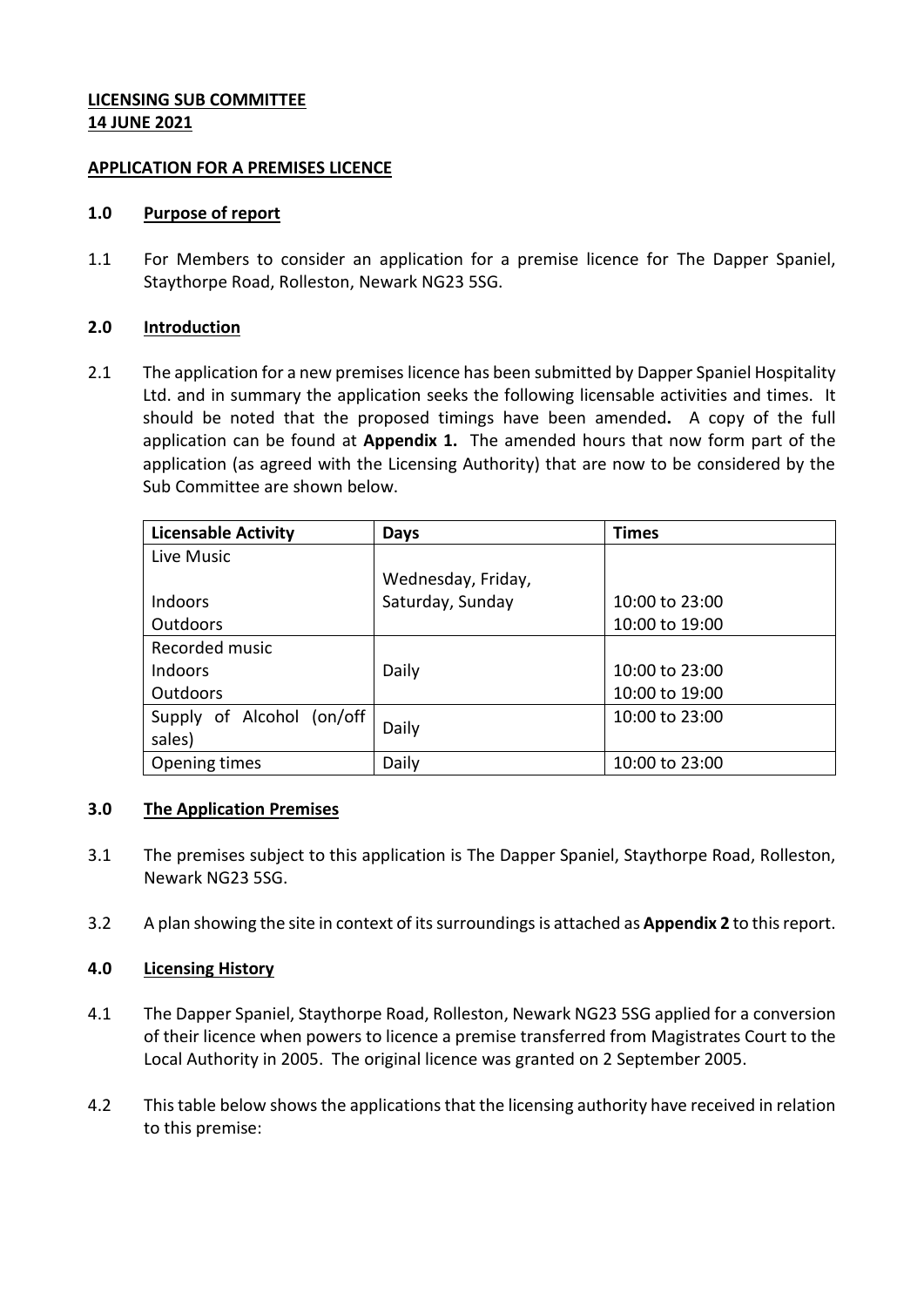| <b>Date</b> | <b>Type of application</b>   |
|-------------|------------------------------|
| 05.08.2005  | Conversion application       |
| 05.10.2006  | Variation application        |
| 31.10.2008  | <b>Transfer and Vary DPS</b> |
| 16.04.2015  | Transfer                     |
| 28.05.2015  | <b>Transfer and Vary DPS</b> |
| 30.03.2017  | Vary DPS                     |
| 14.02.2019  | <b>Transfer and Vary DPS</b> |
| 12.03.2019  | Vary DPS                     |

- 4.3 A copy of the expired licence is attached as **Appendix 3**.
- 4.4 The licence holder submitted a variation application to include an outside bar area in the licensed area of the premises. This was submitted in the name of Dapper Hospitality Ltd, which was different to the name of the licence holder (Karl Tyler Chef Ltd.). A check on Companies House discovered that Karl Tyler Chef Ltd. had been dissolved on 15 December 2020. A licence held by a company that goes into liquidation or is dissolved automatically becomes invalid and therefore the licence ceased to exist.
- 4.5 The Licensing Authority notified the applicant that no extant licence was in existence and advised that a new premises licence application be submitted.
- 4.6 As there was no valid premises licence in place the premises have used Temporary Event Notices to continue operating. The Licensing Authority notified the applicant and advised that a new premises licence application was applied for.
- 4.6 Temporary Event Notices are temporary licences that cover the supply of alcohol and regulated entertainment. However, these are restricted in terms of criteria, for example,
	- Each event may last no more than 168 hours (7 days) and there must be 24 hours between each event.
	- No premises may be used more than 15 times per calendar year.
	- No premises may be used for greater than 21 days per calendar year in total.
- 4.7 The following TEN's have be received in relation to The Dapper Spaniel:

| Acknowledged | Nature of event     | of<br>Date | Time of Event  | Licensable     | <b>TEN Ref</b> |
|--------------|---------------------|------------|----------------|----------------|----------------|
|              |                     | Event      |                | Activities     |                |
| 22.04.2021   | To licence outdoor  | 30.04.2021 | 12:00 To 00:00 | Alcohol<br>and | 4561           |
|              | area                | 01.05.2021 | 12:00 To 00:00 | entertainment  |                |
|              |                     | 02.05.2021 | 12:00 To 00:00 |                |                |
|              |                     | 03.05.2021 | 12:00 To 00:00 |                |                |
|              |                     | 04.05.2021 | 12:00 To 00:00 |                |                |
|              |                     | 05.05.2021 | 12:00 To 00:00 |                |                |
|              |                     | 06.05.2021 | 12:00 To 00:00 |                |                |
| 28.04.2021   | To enable pub to    | 08.05.2021 | 12:00 To 00:00 | Alcohol<br>and | 4563           |
|              | while<br>open<br>no | 09.05.2021 | 12:00 To 00:00 | entertainment  |                |
|              | licence in place    |            |                |                |                |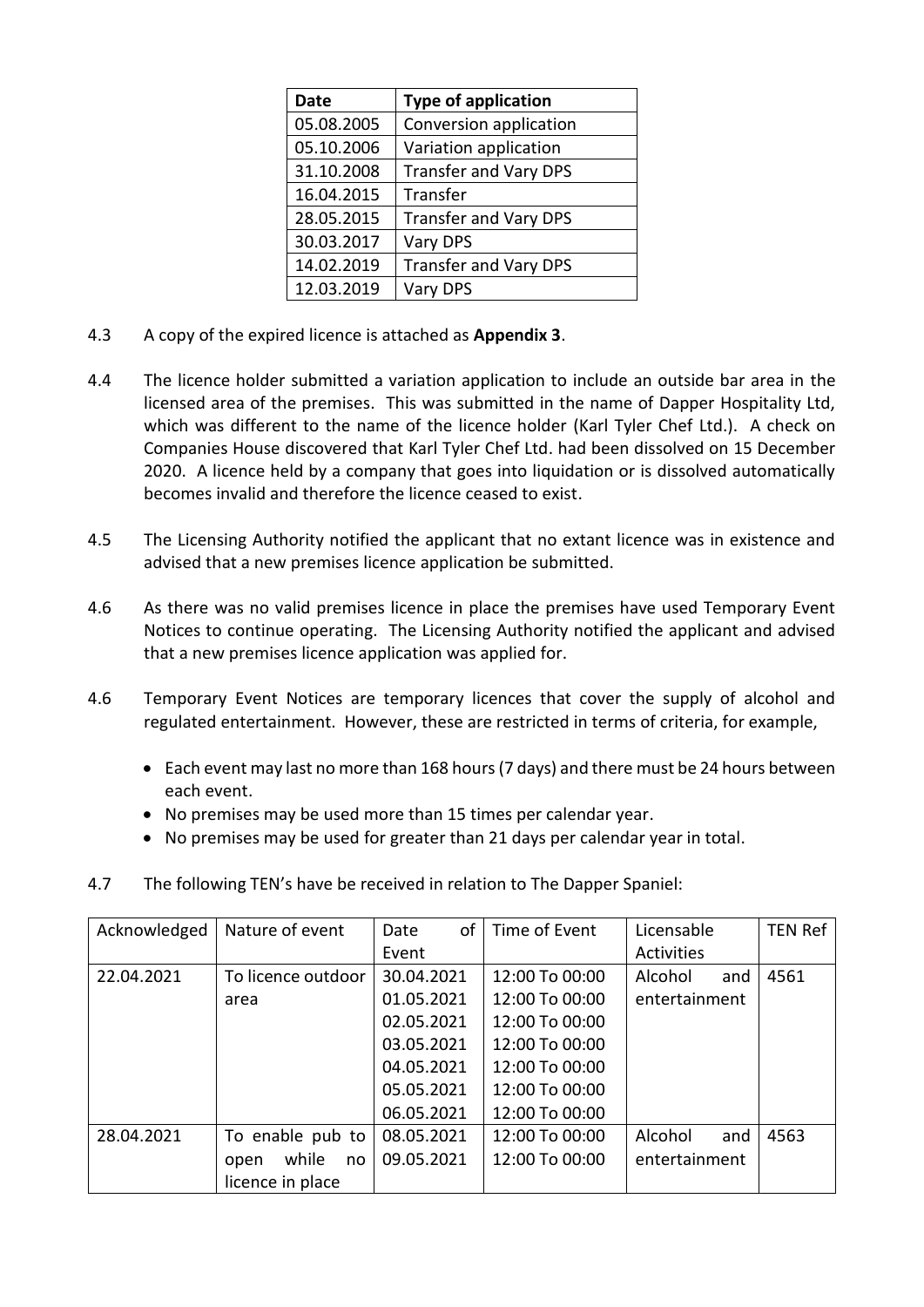| 30.04.2021 | To enable pub to    | 11.05.2021 | 12:00 To 00:00 | Alcohol<br>and | 4564 |
|------------|---------------------|------------|----------------|----------------|------|
|            | while<br>no<br>open | 12.05.2021 | 12:00 To 00:00 | entertainment  |      |
|            | licence in place    | 13.05.2021 | 12:00 To 00:00 |                |      |
|            |                     | 14.05.2021 | 12:00 To 00:00 |                |      |
|            |                     | 15.05.2021 | 12:00 To 00:00 |                |      |
|            |                     | 16.05.2021 | 12:00 To 00:00 |                |      |
| 18.05.2021 | To enable pub to    | 26.05.2021 | 12:00 To 00:00 | Alcohol<br>and | 4573 |
|            | while<br>open<br>no | 27.05.2021 | 12:00 To 00:00 | entertainment  |      |
|            | licence in place    | 28.05.2021 | 12:00 To 00:00 |                |      |
|            |                     | 29.05.2021 | 12:00 To 00:00 |                |      |
|            |                     | 30.05.2021 | 12:00 To 00:00 |                |      |
|            |                     | 31.05.2021 | 12:00 To 00:00 |                |      |

## **5.0 Premise with Licensable Activities in the Surrounding Area**

5.1 There are no comparable premises in the vicinity of The Dapper Spaniel. The nearest is approx. 1.4 miles by road and is the Bromley Arms at Fiskerton. A redacted copy of this licence is found at **Appendix 4.**

## **6.0 Reason for Hearing**

- 6.1 Representations have been received from:
	- Objector 1
	- Ms Vanessa Howard on behalf of Mrs Sheila Howard, 11 Greenway, Rolleston NG23 5SQ
	- Tom and Jane Geraghty, Station Road, Rolleston NG23 5SG
	- Sanders Family, Station Road, Rolleston NG23 5SG

A copy of their representations are attached as **Appendix 5**

- 6.2 In total, 10 relevant representations were received by the Licensing Authority within the prescribed time. However, negotiation took place and the applicant amended the licensing hours which resulted in 6 representors withdrawing their representations.
- 6.3 Of the representations remaining 2 have raised concerns over excessive noise that music at the venue will cause. The objectors do not believe that the proposed application supports the following licensing objectives:
	- The prevention of public nuisance
- 6.4 The remaining 2 representations express support for the application.
- 6.5 No agreement has been reached between the applicant and the objectors.
- 6.6 Further information was requested by the local authority and can be found in **Appendix 6.**
- 6.7 Agreement on certain conditions has been reached with Nottinghamshire Police for the conditions to be included in the licence. These are shown in Paragraph 7.2 below.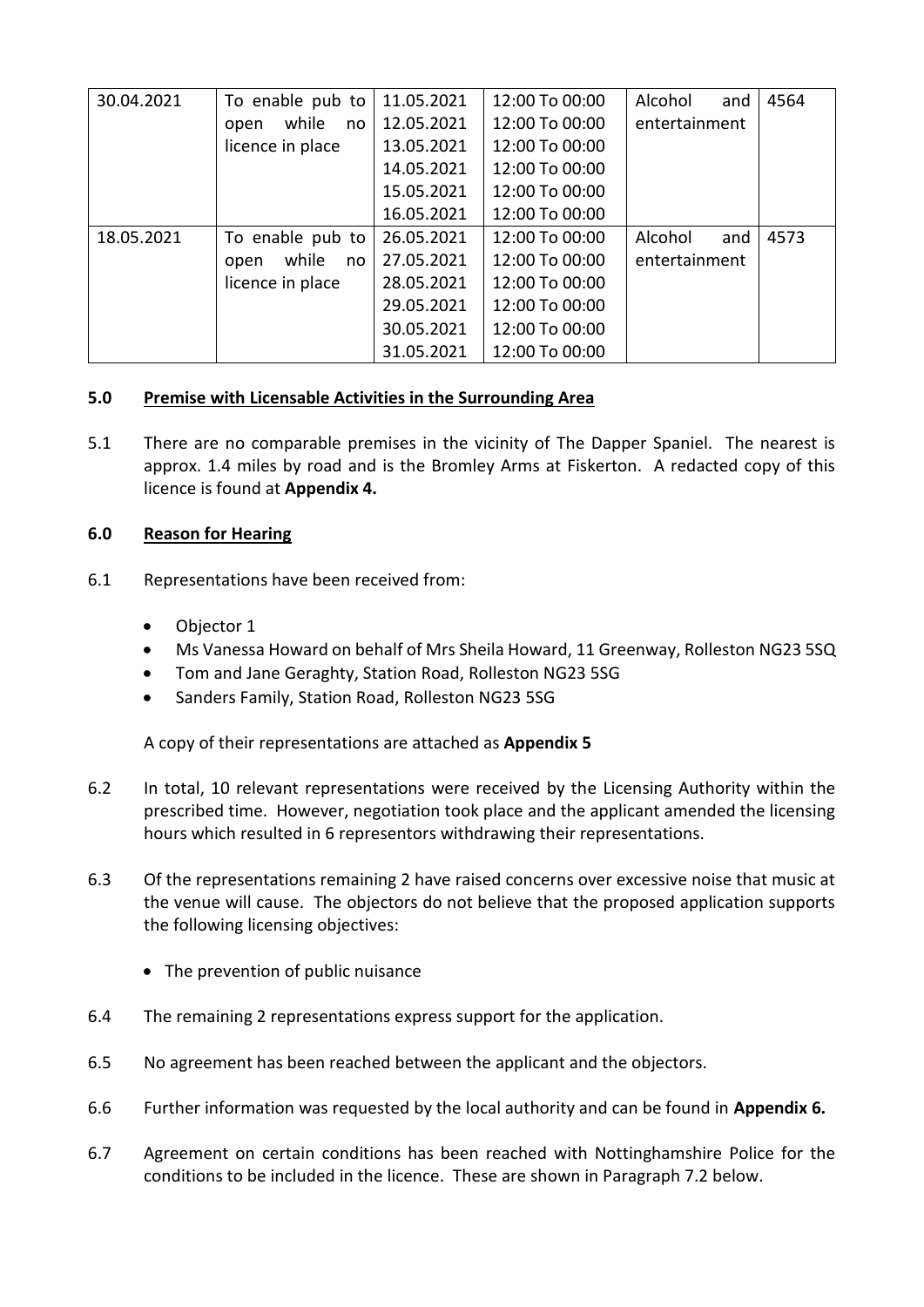- 6.8 Agreement on certain conditions have been reached with Environmental Health for conditions to be included in the licence. These are shown in Paragraph 7.3 below.
- 6.9 However, since the licence has lapsed and whilst Temporary Event Notices have been used, complaints have been received by Environmental Health. The Environmental Health Officer's comments can be found at **Appendix 7**

### **7.0 Conditions**

### 7.1 Annex 1 Conditions

The following mandatory conditions will be applied to the licence:

### **Designated Premises Supervisor**

No alcohol may be supplied under this Licence:

- (a) at any time when there is no Designated Premises Supervisor in respect of these Premises; or
- (b) at any time when the Designated Premises Supervisor does not hold a personal licence or his/her personal licence is suspended.

### **Authorisation by Personal Licence Holders**

Every supply of alcohol under this licence must be made or authorised by a person who holds a personal licence.

### **Irresponsible Promotions**

- (1) The responsible person must ensure that staff on relevant premises do not carry out, arrange or participate in any irresponsible promotions in relation to the premises.
- (2) In this paragraph, an irresponsible promotion means any one or more of the following activities, or substantially similar activities, carried on for the purpose of encouraging the sale or supply of alcohol for consumption on the premises—
	- (a) games or other activities which require or encourage, or are designed to require or encourage, individuals to—
		- (i) drink a quantity of alcohol within a time limit (other than to drink alcohol sold or supplied on the premises before the cessation of the period in which the responsible person is authorised to sell or supply alcohol), or
		- (ii) drink as much alcohol as possible (whether within a time limit or otherwise);
	- (b) provision of unlimited or unspecified quantities of alcohol free or for a fixed or discounted fee to the public or to a group defined by a particular characteristic in a manner which carries a significant risk of undermining a licensing objective;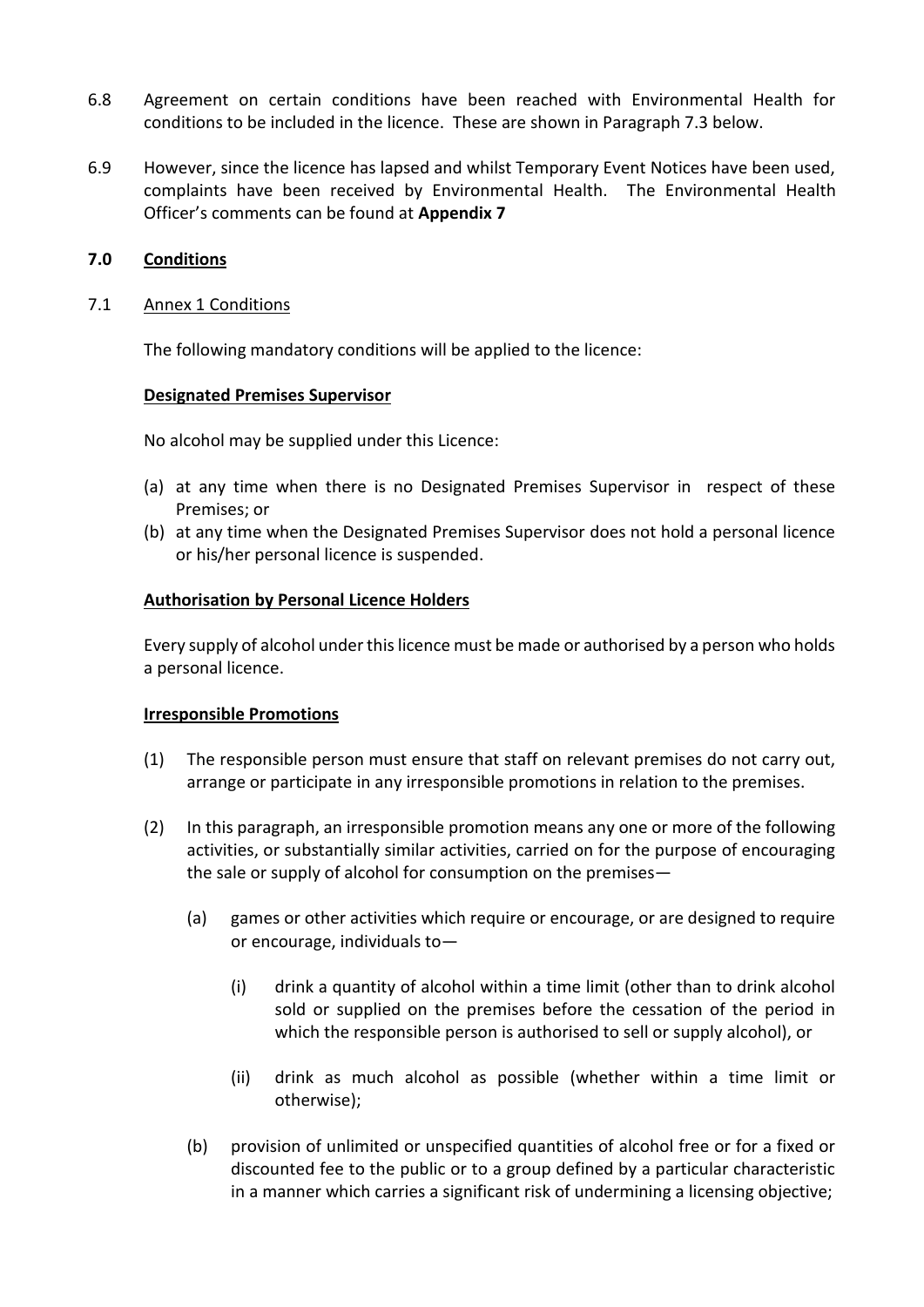- (c) provision of free or discounted alcohol or any other thing as a prize to encourage or reward the purchase and consumption of alcohol over a period of 24 hours or less in a manner which carries a significant risk of undermining a licensing objective;
- (d) selling or supplying alcohol in association with promotional posters or flyers on, or in the vicinity of, the premises which can reasonably be considered to condone, encourage or glamorise anti-social behaviour or to refer to the effects of drunkenness in any favourable manner;
- (e) dispensing alcohol directly by one person into the mouth of another (other than where that other person is unable to drink without assistance by reason of disability).

## **Potable Water**

The responsible person must ensure that free potable water is provided on request to customers where it is reasonably available.

## **Age Verification**

- (1) The premises licence holder or club premises certificate holder must ensure that an age verification policy is adopted in respect of the premises in relation to the sale or supply of alcohol.
- (2) The designated premises supervisor in relation to the premises licence must ensure that the supply of alcohol at the premises is carried on in accordance with the age verification policy.
- (3) The policy must require individuals who appear to the responsible person to be under 18 years of age (or such older age as may be specified in the policy) to produce on request, before being served alcohol, identification bearing their photograph, date of birth and either—
	- (a) a holographic mark, or
	- (b) an ultraviolet feature.

### **Small Measures**

The responsible person must ensure that—

- (a) where any of the following alcoholic drinks is sold or supplied for consumption on the premises (other than alcoholic drinks sold or supplied having been made up in advance ready for sale or supply in a securely closed container) it is available to customers in the following measures—
	- (i) beer or cider: ½ pint;
	- (ii) gin, rum, vodka or whisky: 25 ml or 35 ml; and
	- (iii) still wine in a glass: 125 ml;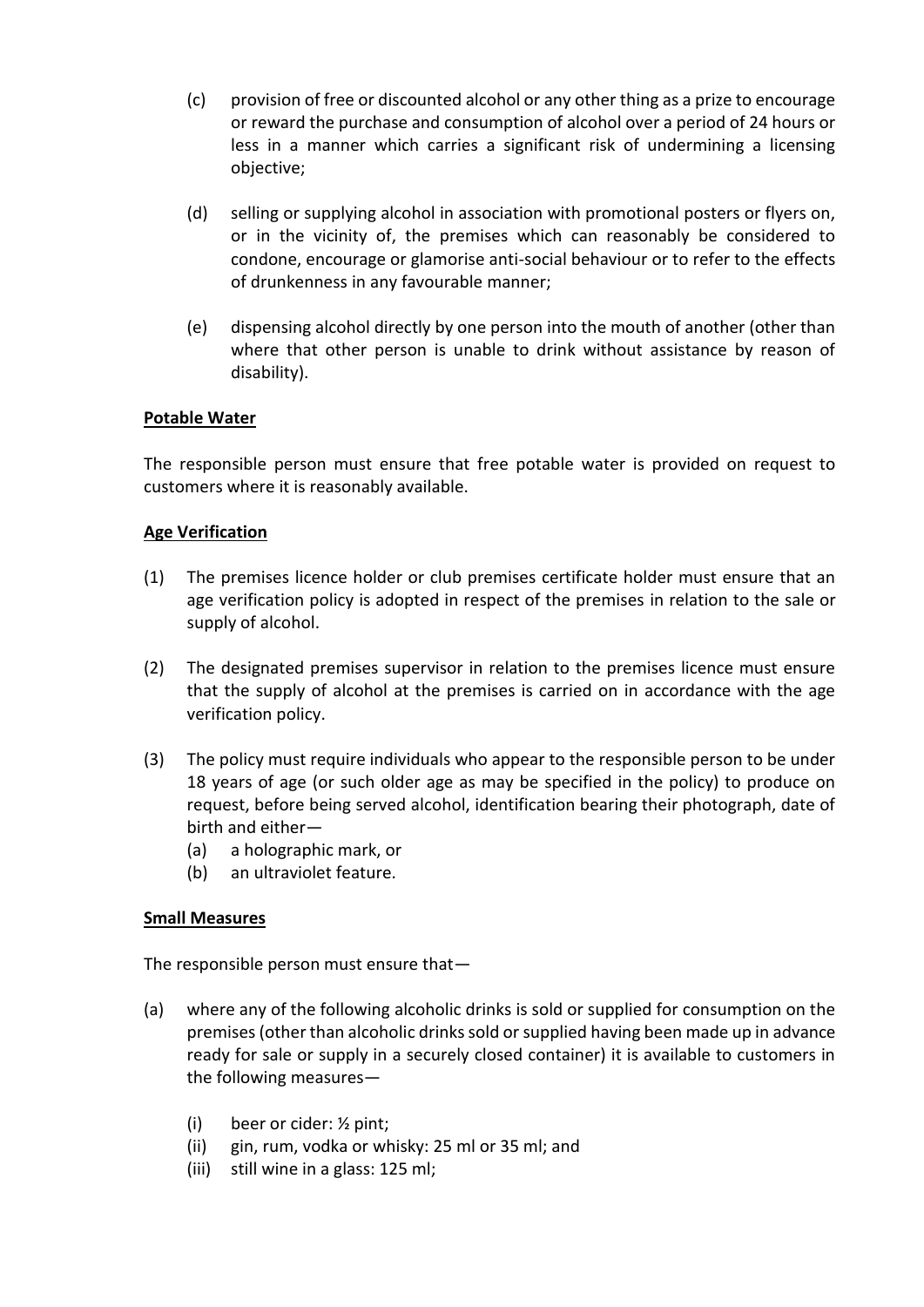- (b) these measures are displayed in a menu, price list or other printed material which is available to customers on the premises; and
- (c) where a customer does not in relation to a sale of alcohol specify the quantity of alcohol to be sold, the customer is made aware that these measures are available."

### **Sales Of Alcohol Below The Permitted Price**

- (1) A relevant person shall ensure that no alcohol is sold or supplied for consumption on or off the premises for a price which is less than the permitted price.
- (2) For the purposes of the condition set out in paragraph 1—
	- (a) "duty" is to be construed in accordance with the Alcoholic Liquor Duties Act 1979;
	- (b) "permitted price" is the price found by applying the formula—

### *P = D + (DxV)*

where—

- (i) P is the permitted price,
- (ii) D is the amount of duty chargeable in relation to the alcohol as if the duty were charged on the date of the sale or supply of the alcohol, and
- (iii) V is the rate of value added tax chargeable in relation to the alcohol as if the value added tax were charged on the date of the sale or supply of the alcohol;
- (c) "relevant person" means, in relation to premises in respect of which there is in force a premises licence—
	- (i) the holder of the premises licence,
	- (ii) the designated premises supervisor (if any) in respect of such a licence, or
	- (iii) the personal licence holder who makes or authorizes the supply of alcohol under such a licence;
- (d) "relevant person" means, in relation to premises in respect of which there is in force a club premises certificate, any member or officer of the club present on the premises in a capacity which enables the member or officer to prevent the supply in question; and
- (e) "value added tax" means value added tax charged in accordance with the Value Added Tax Act 1994
- (3) Where the permitted price given by Paragraph (b) of paragraph (2) would (apart from this paragraph) not be a whole number of pennies, the price given by that subparagraph shall be taken to be the price actually given by that sub-paragraph rounded up to the nearest penny.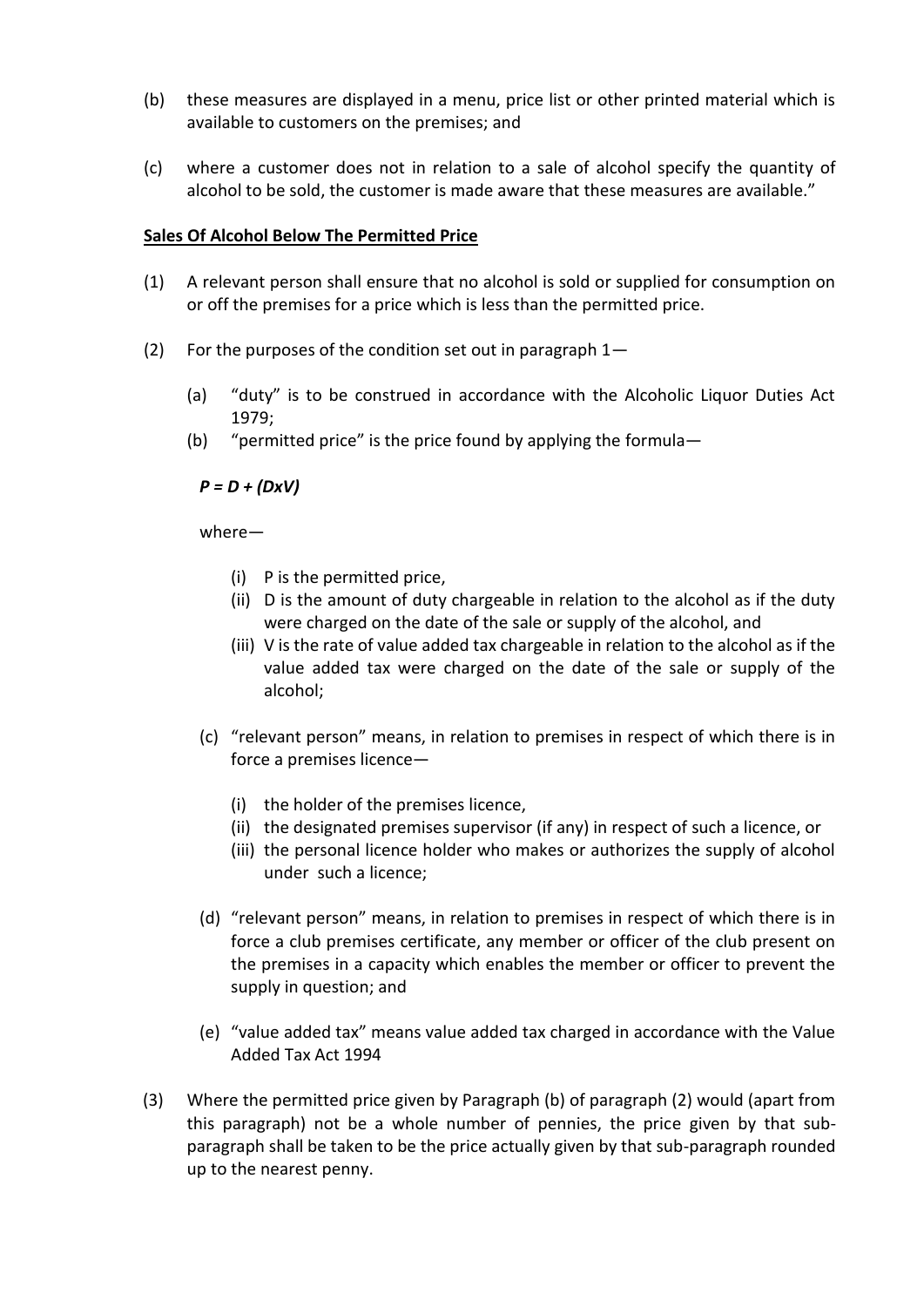- (4) (1) Sub-paragraph (2) applies where the permitted price given by Paragraph (b) of paragraph 2 on a day ("the first day") would be different from the permitted price on the next day ("the second day") as a result of a change to the rate of duty or value added tax.
	- (2) The permitted price which would apply on the first day applies to sales or supplies of alcohol which take place before the expiry of the period of 14 days beginning on the second day

## **Door Supervision**

Any person exercising a security activity (as defined by paragraph 2(1)(a) of schedule 2 of the Private Security Industry Act 2001) shall be licensed by the Security Industry Authority. Any such person shall be employed at the premises at the discretion of the Licence Holder/Designated Premises Supervisor and shall display their name badge at all times when on duty.

## 7.2 Annex 2 Conditions

Applicant and Police Agreed Conditions

*A CCTV system shall be installed and operative in the premises when licensable activities are taking place.*

*All recordings used in conjunction with CCTV shall:*

- *be of evidential quality*
- *shall display accurate time and date stamps all year round to account or day light savings.*
- *be retained for a period of 31 days*
- *Cover the point of sale, and entrance and exit*
- *The CCTV System should be installed in a location that is safe and accessible.*

*Recordings to be made available for inspection to the Police or any other authorised person when requested.*

*At least one person trained and authorised to access the CCTV system shall be present during opening hours. They shall be able perform basic operations such as reviewing recordings and download recordings to removable media (USB) if required for Police or other authorised officers.*

*A bound and sequentially paginated incident book or electronic record shall be kept to record all instances of disorder, damage to property and personal injury at the premises. This book shall be made available for inspection and copying by the Police or any other authorised person upon request and all such books shall be retained at the premises for at least 12 months.*

*All staff engaged or to be engaged in the sale of alcohol on the premises shall receive the following training in age restricted sales:*

- *- Induction training which must be completed and documented prior to the sale of alcohol by the staff member.*
- *- Refresher/reinforcement training at intervals of no more than 6 months.*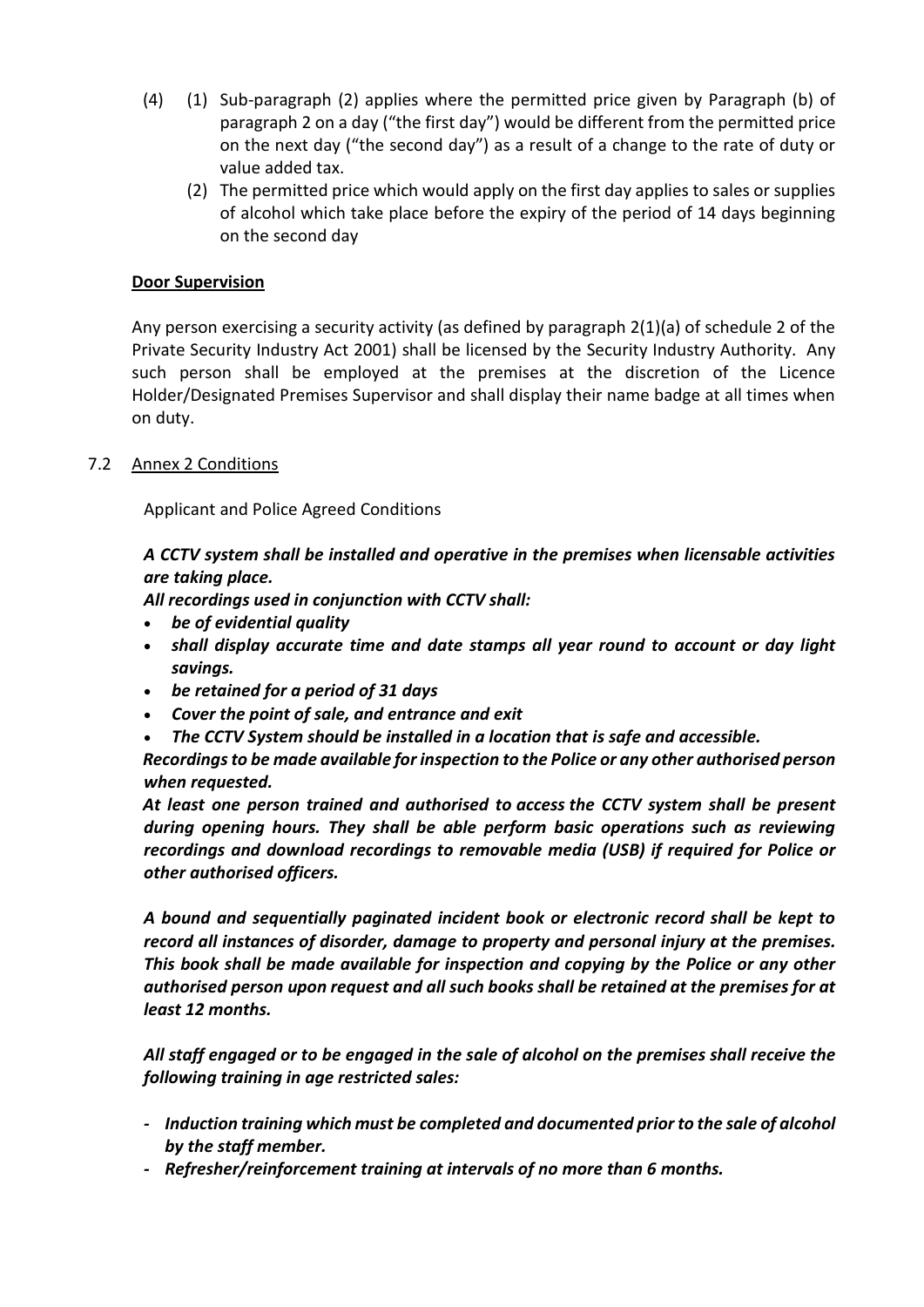*Training records will be retained at the premises for a minimum period of 12 months and available for inspection upon request by a Police Officer and/or authorised person.*

*A Challenge 25 scheme shall operate at the premises. Any person who appears to be under 25 years of age shall not be allowed to purchase alcohol unless they produce an acceptable form of photo identification. (e.g. passport, driving licence, Military ID or PASS accredited card).*

*Challenge 25 notices shall be displayed in prominent positions throughout the premises*

7.3 Applicant and Environmental Health agreed conditions:

*Noise levels shall be monitored at the boundary of the premises every thirty minutes whilst regulated entertainment (both recorded and live) takes place to ensure that no vibration or noise nuisance is caused to any residential premises. The results of all monitoring shall be recorded in either a bound and sequentially paginated book or as an electronic record, which shall be kept at the premises and be available at all times for inspection by an authorised officer of the council or Police Officer. A record of all actions taken as a result of the monitoring shall also be kept.* 

*All doors and windows shall remain closed when regulated entertainment is taking place, except for when actually being used for access and egress and in the event of an emergency.*

*Signage shall be displayed advising customers to be respectful to residents and to leave the area in a quiet and orderly manner.*

# **8.0 Applicable Policies and Guidance**

### **8.1 Newark & Sherwood Statement of Licensing Policy 2019 - 23**

### Policy 1

The Authority expects to see evidence of the effective and responsible management of the licensed premises, such as examples of instruction, training and supervision of staff and the adoption of best practice used in the leisure industry, being specifically addressed within the Operating Schedule.

REASON: To ensure the promotion of the licensing objectives.

### Policy 2

When preparing or considering applications, applicants, responsible authorities, interested parties and the Licensing Authority shall, where appropriate, take into account the following matters in assessing both the potential for the Licensing Objectives to be undermined and the necessity for, and proportionality of, any conditions which may be offered or imposed on any resulting licence, certificate or permission:

- (i) the nature of the area within which the premises are situated.
- (ii) the precise nature, type and frequency of the proposed activities.
- (iii) any measures proposed y the applicant in the Operating Schedule.